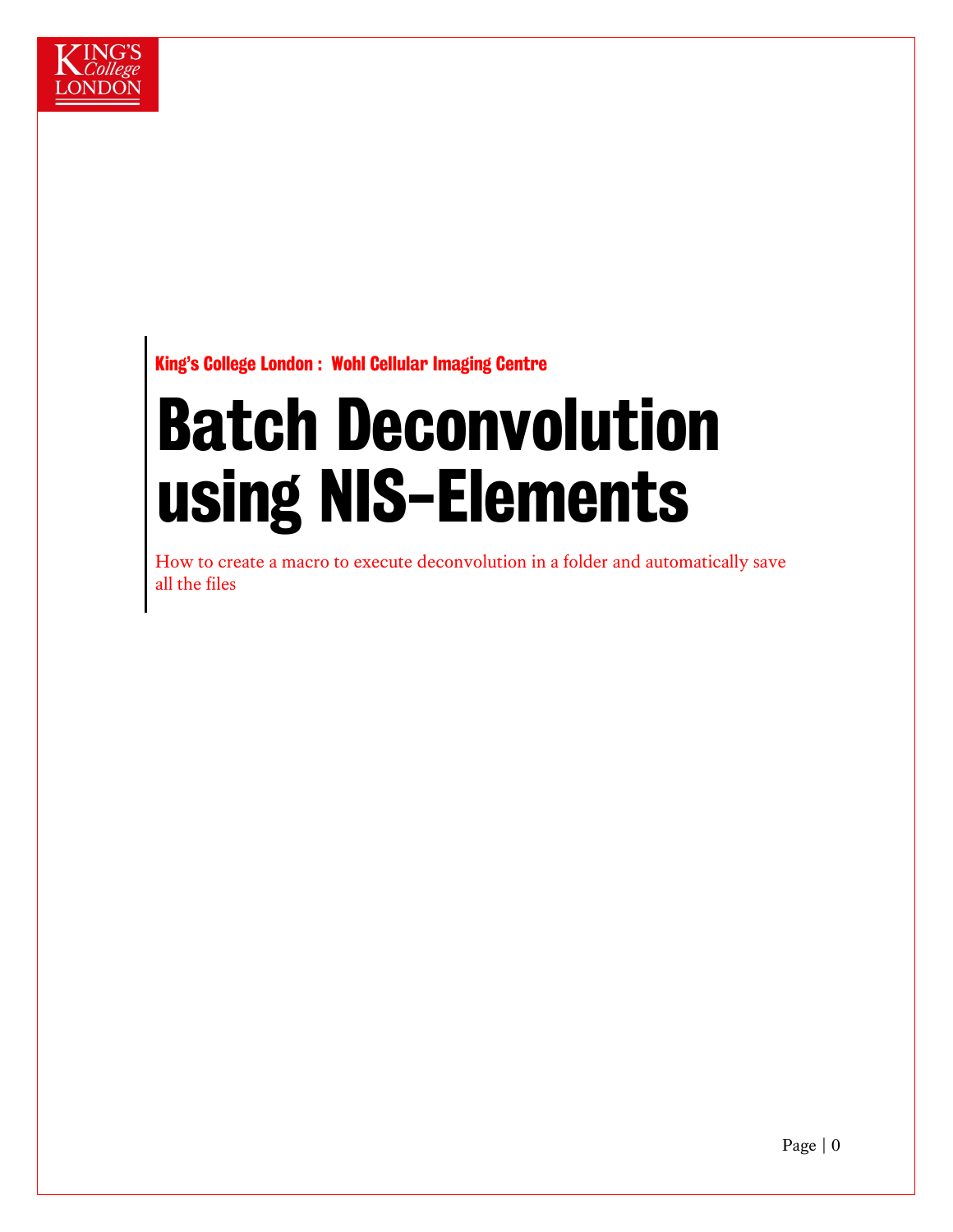### Wohl Cellular Imaging Centre

### Step 1) Make a Macro that has the deconvolution parameters you need for your files

#### Requirements:

All files must have the same number and order of channels

All files must have the same z-step size

You will be running the same command across a set of nearly identical files.

#### What can change?

Frame size (xy)

Number of timepoints (t)

Number of z slices (overall stack height)

#### 1a)

Open one of your files to be deconvolved as part of the batch

Crop a sub section (this isn't strictly necessary but can save time)

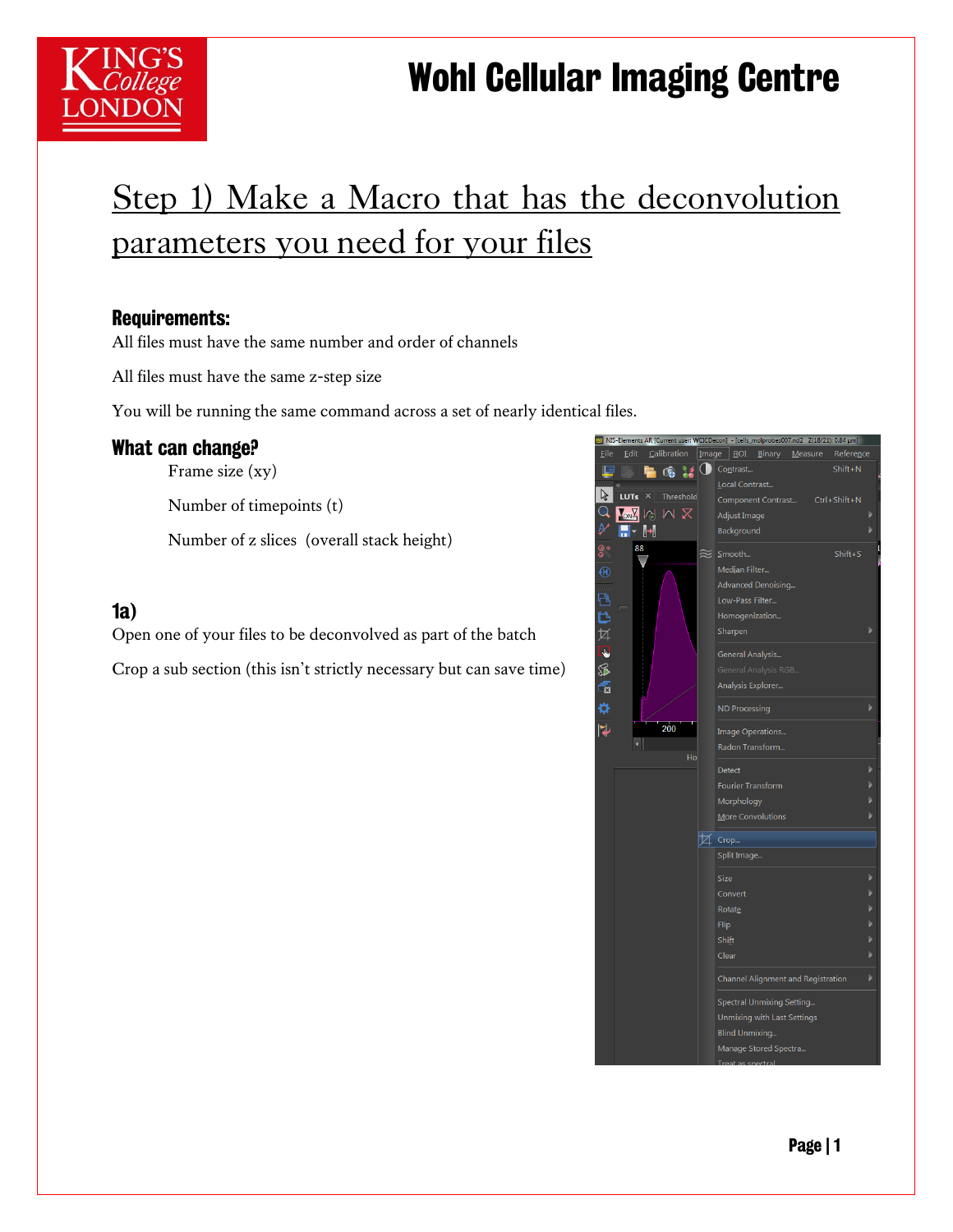

# **K** College **Wohl Cellular Imaging Centre**

Open the 3D Deconvolution GUI Select the parameters you want

Ideal method – Blind or Richardsonlucy

Iterations – no more than 20 usually needed

#### Output – choose keep current document

Normally this isn't reccomended – for batch deconvolution it is necessary

You will probably need to input the values For the excitation and emission wavelengths If you are deconvolving iSIM data

Cy5 – exc 640 – emm 710

RFP – exc 561 – emm 630

GFP – exc 488 – emm 525

DAPI -exc 405 – emm 460

| <b>3D Deconvolution</b>               |             |                    |                           | × |
|---------------------------------------|-------------|--------------------|---------------------------|---|
| <b>DO</b>                             |             |                    |                           |   |
| General<br>Advanced                   |             |                    |                           |   |
|                                       |             |                    |                           |   |
| Deconvolution Method                  | Blind       |                    |                           |   |
| Modality                              | <b>iSIM</b> |                    | X                         |   |
| Magnification                         | 100.0x      |                    |                           |   |
| Numerical Aperture                    | 1.49        |                    | $\boxtimes$               |   |
| Immersion Ref. Index                  | 1.515       |                    | $\boldsymbol{\mathsf{z}}$ |   |
| Calibration                           | 0.06        |                    | $\mu$ m/px $\chi$         |   |
| Z-Step                                | 0.120       |                    | $µm \times$               |   |
| Noise Level                           | Clear       |                    | SNR: 50                   |   |
| <b>Iterations</b>                     | 20          |                    |                           |   |
| Output                                |             |                    |                           |   |
| C Create New Document                 |             | □ Convert to Float |                           |   |
| Reep Current Document                 |             |                    |                           |   |
| Channels                              |             |                    |                           |   |
| Name                                  |             | Excitation         | Emission                  |   |
| ⊠<br>Cy <sub>5</sub>                  |             | 640                | 710                       |   |
| $\overline{\mathbf{z}}$<br><b>RFP</b> |             | 561                | 630                       |   |
| $\overline{\mathbf{X}}$<br>GFP        |             | 488                | 525                       |   |
| $\blacktriangledown$<br>DAPI          |             | 405                | 460                       |   |
|                                       |             |                    | X                         |   |
| Run on ROI                            |             |                    |                           |   |
|                                       |             |                    | Close                     |   |
|                                       |             | Preview Deconvolve |                           |   |

DON'T FORGET YOUR ADVANCED PARAMETERS LIKE WHICH REFRACTIVE INDEX TO USE FOR SPEHRICAL ABBERATION CORRECTION!!!!

Run the deconvolution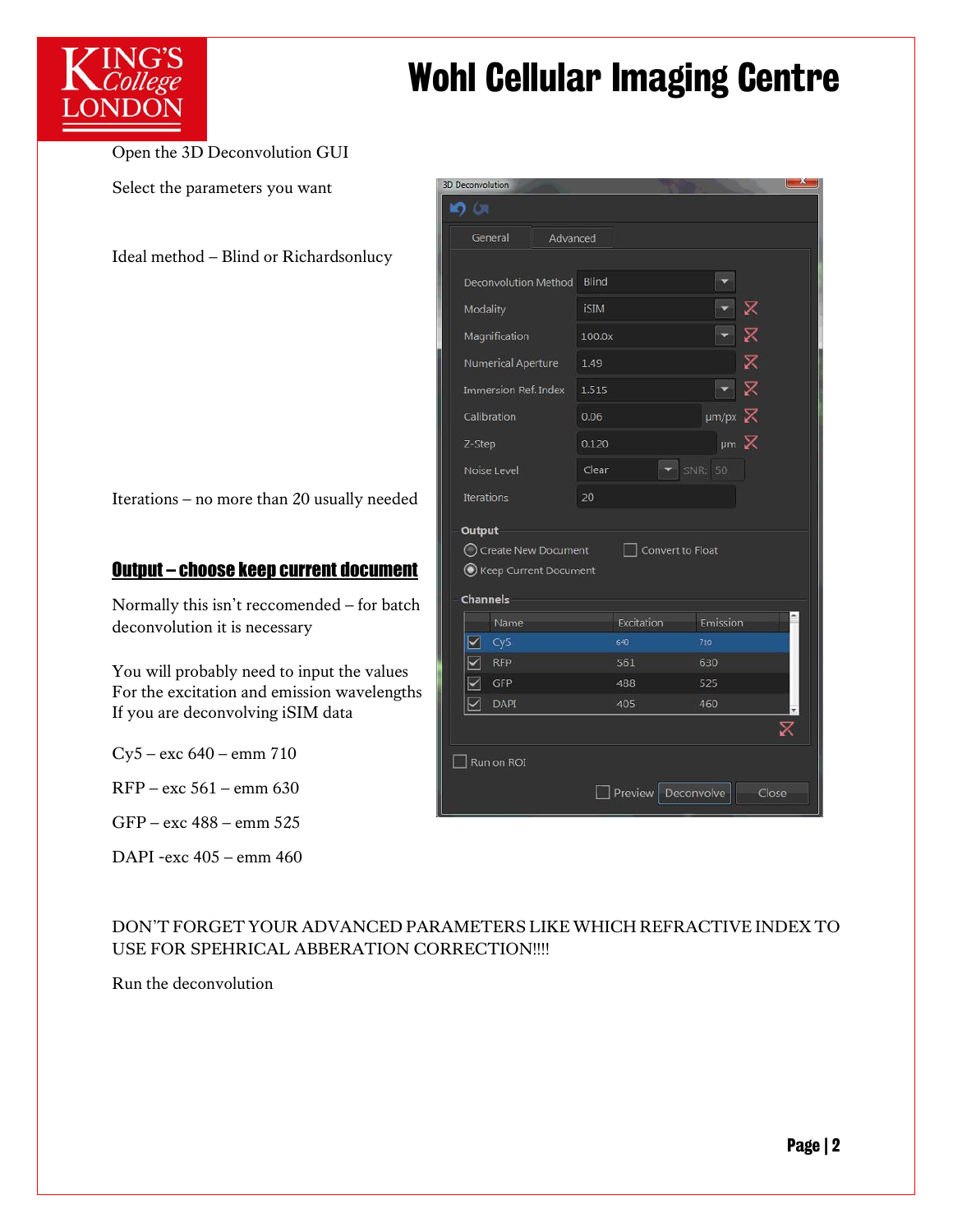

# K College **Wohl Cellular Imaging Centre**

#### 1b) – Make a macro to run on all your files

Do not save the file that was just created – you are about to run this all again

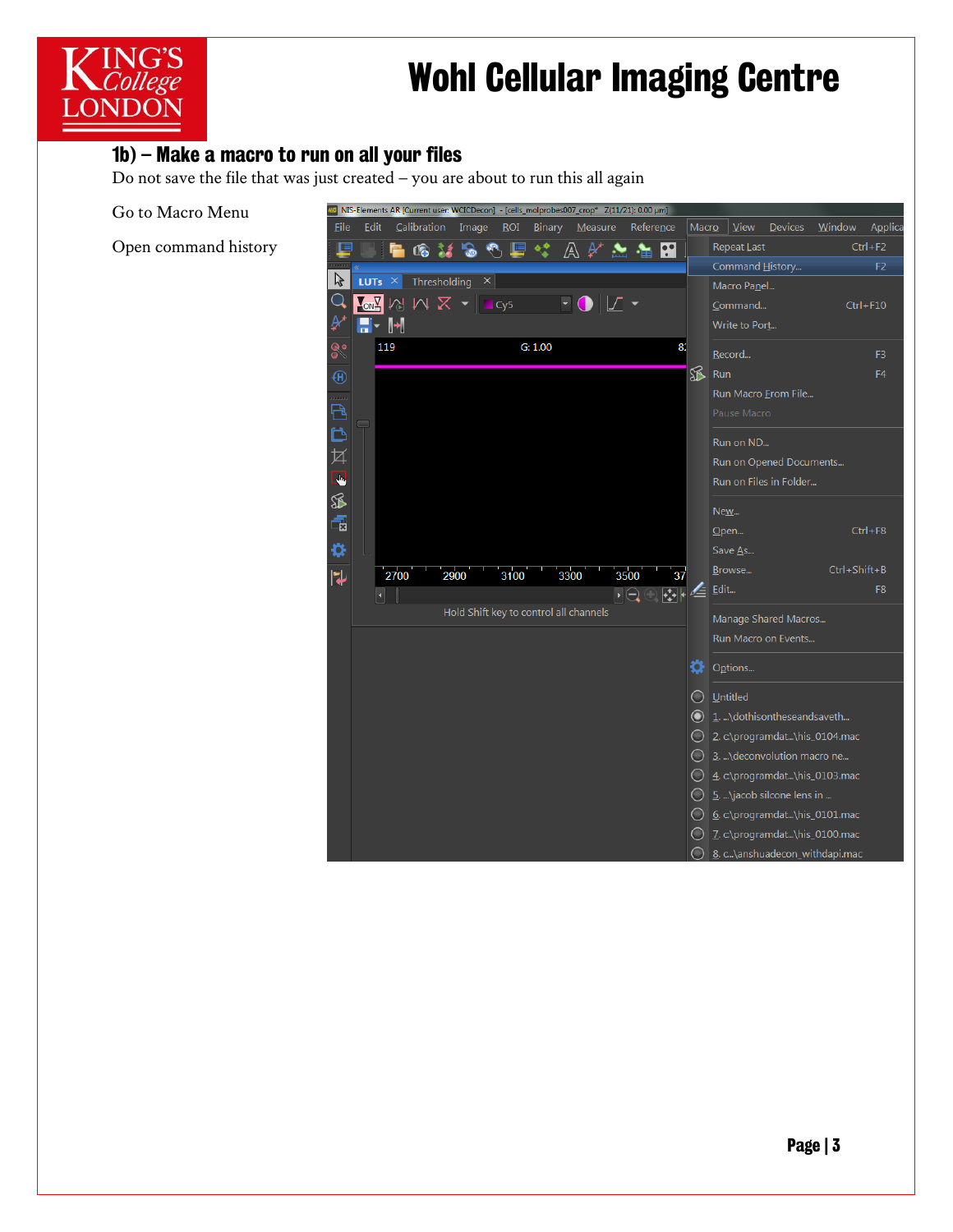# **KING'S<br>KCollege Mohl Cellular Imaging Centre**

Page | 4

Find the deconvolution command near the bottom of the list  $\mathcal C$  select it

Then click on create macro (as shown below)

| Command History $\times$                                                                                                                                                            |                                                                                               |  |  |  |  |  |
|-------------------------------------------------------------------------------------------------------------------------------------------------------------------------------------|-----------------------------------------------------------------------------------------------|--|--|--|--|--|
| Recute<br>Remove<br>∣ Create ∣ ,<br>selection                                                                                                                                       | $\mathbf{\vee}$ Reset                                                                         |  |  |  |  |  |
| Create macro from selected commands<br>55 CloseCurrentDocument (WULKIONVE AON),                                                                                                     |                                                                                               |  |  |  |  |  |
| 56 ActivateDocument ("p5251 FUS001 crop");                                                                                                                                          |                                                                                               |  |  |  |  |  |
| 57 ImageSave();                                                                                                                                                                     |                                                                                               |  |  |  |  |  |
| 58 ImageSaveAs("E:\jonas\feedme\p5251 FUS001 crop.nd2",14,0);                                                                                                                       |                                                                                               |  |  |  |  |  |
| 59 CloseCurrentDocument (QUERYSAVE ASK) ;                                                                                                                                           |                                                                                               |  |  |  |  |  |
| 60 ImageSave();                                                                                                                                                                     |                                                                                               |  |  |  |  |  |
| 61 ImageSaveAs("E:\jonas\feedme\p5251 FUS001 crop 1.nd2",14,0);                                                                                                                     |                                                                                               |  |  |  |  |  |
| 62 CloseCurrentDocument (0);                                                                                                                                                        |                                                                                               |  |  |  |  |  |
|                                                                                                                                                                                     | 63 RunMacroOnFilesInFolder(0, "RunMacro('e:\jonas\dothisontheseandsavethemthere.mac');",      |  |  |  |  |  |
|                                                                                                                                                                                     | 64 MakeDirectory("W:\Nikon iSIM\George\testingdeconv\input\doesitmessup\doesitmessup");       |  |  |  |  |  |
| 65 MakeDirectory("W:\Nikon iSIM\George\testingdeconv\input\doesitmessup\doesitmessup\do                                                                                             |                                                                                               |  |  |  |  |  |
| 66 MakeDirectory("W:\Nikon iSIM\George\testingdeconv\input\doesitmessup\doesitmessup\do                                                                                             |                                                                                               |  |  |  |  |  |
| 67 RunMacroOnFilesInFolder(0, "RunMacro(`e:\jonas\dothisontheseandsavethemthere.mac`);",<br>68 OpenDocument("W:\Nikon iSIM\George\testingdeconv\input\doesitmessup\doesitmessup\doe |                                                                                               |  |  |  |  |  |
| 69 ND ShowVolumeView(-1);                                                                                                                                                           |                                                                                               |  |  |  |  |  |
| 70 CloseCurrentDocument (QUERYSAVE ASK) ;                                                                                                                                           |                                                                                               |  |  |  |  |  |
| 71 ToggleControl ("AutoCaptureFolder");                                                                                                                                             |                                                                                               |  |  |  |  |  |
|                                                                                                                                                                                     | 72 OpenDocument("W:\Nikon iSIM\George\testingdeconv\input\p5251 FUS001 crop 1.nd2",0);        |  |  |  |  |  |
| 73 OpenDocument ("W:\Nikon iSIM\George\cells molprobes007.nd2", 0) ;                                                                                                                |                                                                                               |  |  |  |  |  |
| 74 ViewComponents ("1111");                                                                                                                                                         |                                                                                               |  |  |  |  |  |
| 75 ActivateDocument ("cells molprobes007 crop");                                                                                                                                    |                                                                                               |  |  |  |  |  |
| 76 ImageCrop (452, 247, 256, 256);                                                                                                                                                  |                                                                                               |  |  |  |  |  |
|                                                                                                                                                                                     | 77 Deconv_3DBlindDeconvolution(9,-0.000000,1.490000,1.515000,0.065000,0.120000,"20","",.      |  |  |  |  |  |
| 78 LUTs AutoScale();                                                                                                                                                                |                                                                                               |  |  |  |  |  |
| 79 ViewComponents ("1110");                                                                                                                                                         |                                                                                               |  |  |  |  |  |
| 80 LUTs AutoScaleOneComp(0);                                                                                                                                                        |                                                                                               |  |  |  |  |  |
|                                                                                                                                                                                     | );488.0;405.0;",100.000000,0,50,"","0.0;0.0;0.0;0.0;",0,1,1.100000,1.450000);<br>$f_{X}$ igui |  |  |  |  |  |
| Number of commands: 80                                                                                                                                                              | Free Memory: 56.1 GB                                                                          |  |  |  |  |  |

#### Choose selection

|                       | Command History $\times$                                                                                                                                                                                                                                                                                                                       |                                                                                                                                                                                                                                                                                                                                                                                                                                                                                                                                                                   |
|-----------------------|------------------------------------------------------------------------------------------------------------------------------------------------------------------------------------------------------------------------------------------------------------------------------------------------------------------------------------------------|-------------------------------------------------------------------------------------------------------------------------------------------------------------------------------------------------------------------------------------------------------------------------------------------------------------------------------------------------------------------------------------------------------------------------------------------------------------------------------------------------------------------------------------------------------------------|
|                       | $\mathbb{R}$ Execute<br>$\Box$ Create $\Box$ Remove<br>selection<br>redundant                                                                                                                                                                                                                                                                  | $\mathsf{X}$ Reset<br>history                                                                                                                                                                                                                                                                                                                                                                                                                                                                                                                                     |
|                       | 55 CloseCurrentDocument (QUERYSAVE ASK) ;<br>56 ActivateDocument ("p5251 FUS001 crop");<br>57 ImageSave();<br>58 ImageSaveAs("E:\jonas\feedme\p5251 FUS001 crop.nd2",14,0);<br>59 CloseCurrentDocument (QUERYSAVE ASK) ;<br>60 ImageSave();<br>61 ImageSaveAs("E:\jonas\feedme\p5251 FUS001 crop 1.nd2",14,0);<br>62 CloseCurrentDocument (0); | 63 RunMacroOnFilesInFolder(0, "RunMacro(`e:\jonas\dothisontheseandsavethemthere.mac`);",<br>64 MakeDirectory("W:\Nikon iSIM\George\testingdeconv\input\doesitmessup\doesitmessup");<br>65 MakeDirectory("W:\Nikon iSIM\George\testingdeconv\input\doesitmessup\doesitmessup\do<br>66 MakeDirectory("W:\Nikon iSIM\George\testingdeconv\input\doesitmessup\doesitmessup\do<br>67 RunMacroOnFilesInFolder(0, "RunMacro(`e:\jonas\dothisontheseandsavethemthere.mac`);",<br>.f8 OpenDocument("W:\Nikon iSIM\George\testingdeconv\input\doesitmessup\doesitmessup\doe |
| Source selection<br>2 | Create macro from selected commands or whole command history?                                                                                                                                                                                                                                                                                  | top 1.nd2",0);<br>$120000, "20", "", \ldots$                                                                                                                                                                                                                                                                                                                                                                                                                                                                                                                      |
|                       |                                                                                                                                                                                                                                                                                                                                                | Selection<br>Whole History<br>Cancel<br>$0,1,100000,1.405.0;$ ",100.000000,0,50,"","0.0;0.0;0.0;0.0;",0,1,1.100000,1.450000);<br>$f_{X}$ igui                                                                                                                                                                                                                                                                                                                                                                                                                     |
|                       | Number of commands: 80                                                                                                                                                                                                                                                                                                                         | Free Memory: 56.1 GB                                                                                                                                                                                                                                                                                                                                                                                                                                                                                                                                              |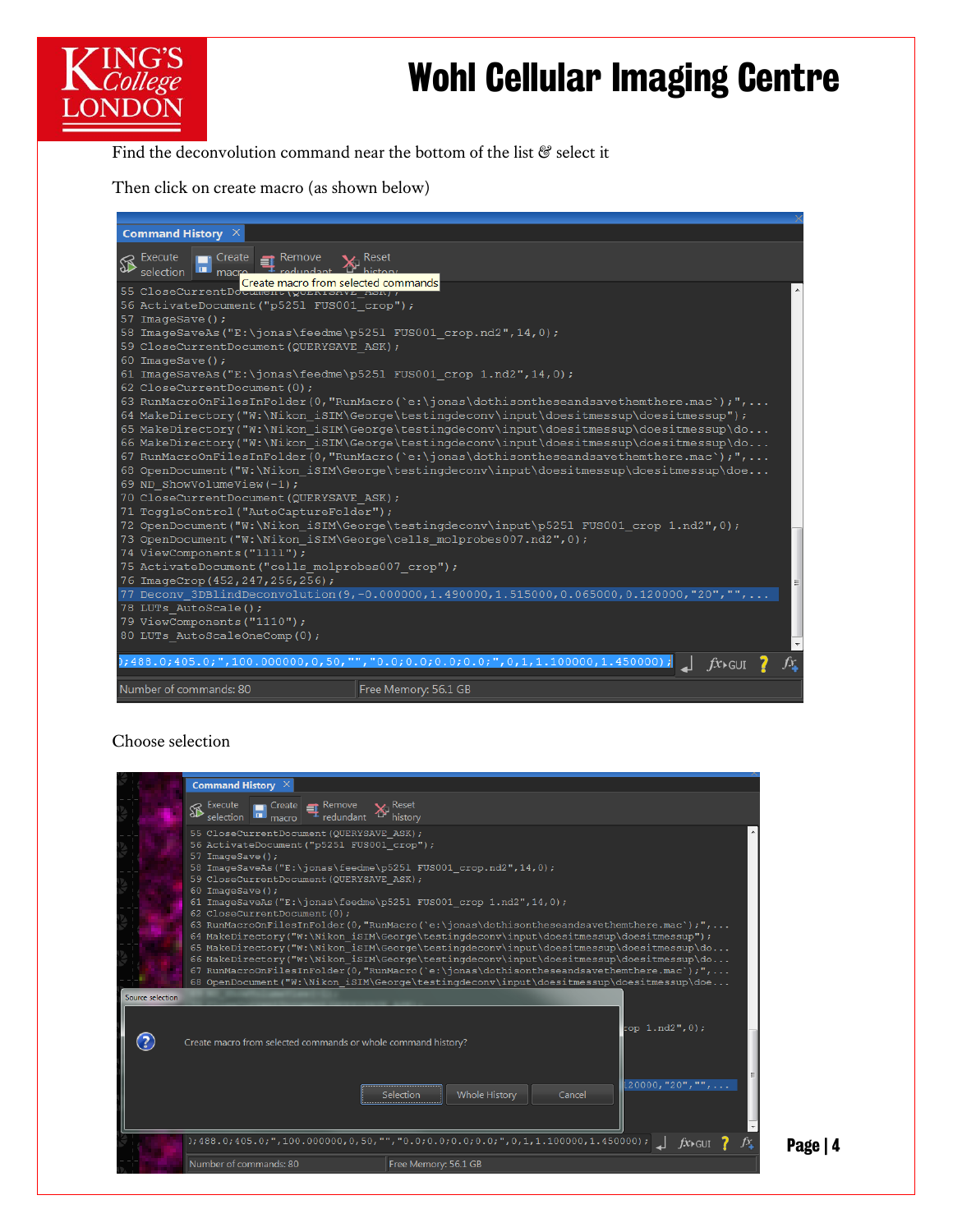

### Wohl Cellular Imaging Centre

A new window should appear and you can now save the macro (somewhere you can find again)



You should now have a .mac file that can be ran on multiple files in a folder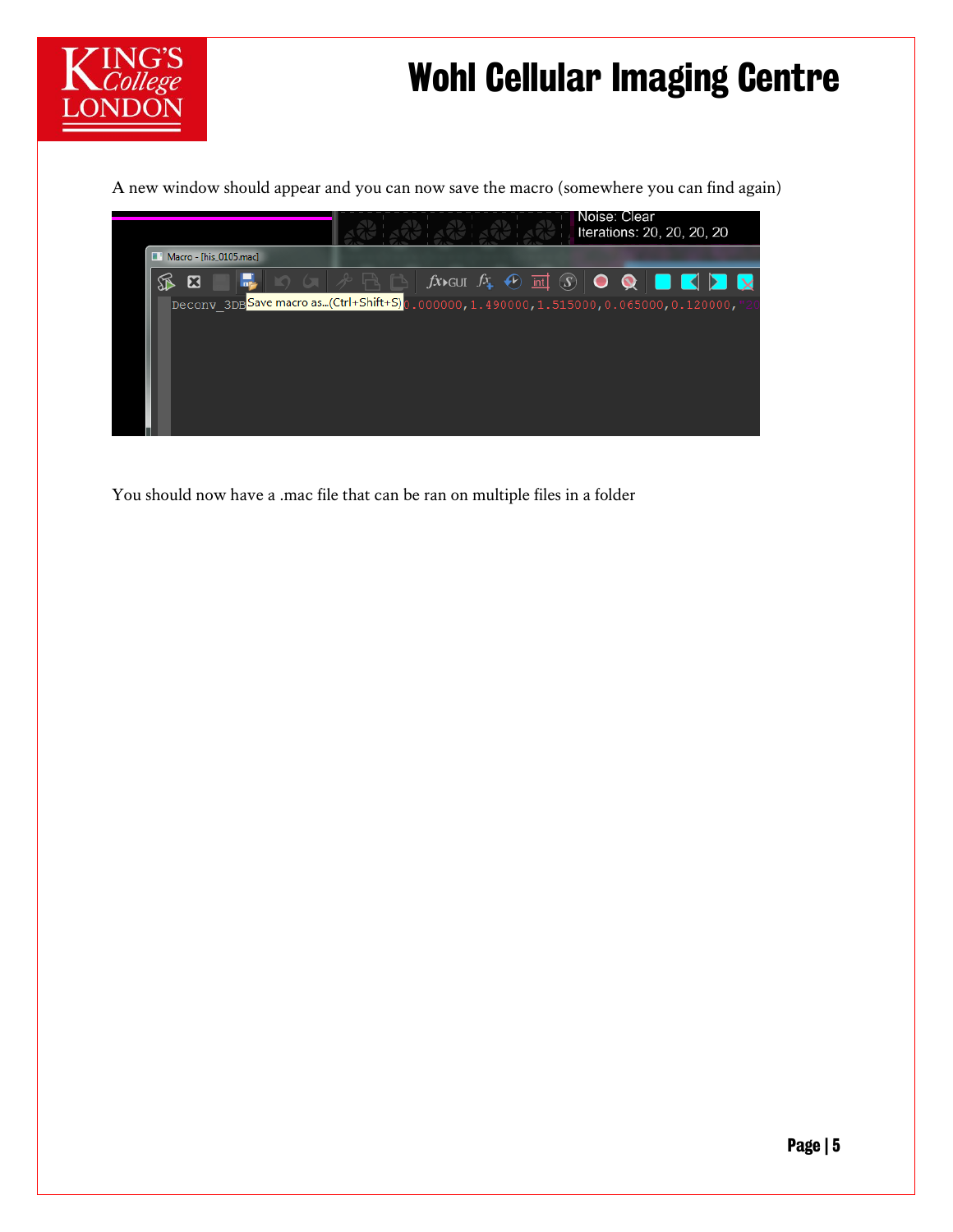## K College **Wohl Cellular Imaging Centre**



### Step 2 – create an output folder outside the folder of data you are going process

We are going to direct the software to take everything from one folder, run the macro, and save it to another folder as it goes. If you put the output folder inside the input folder it will infintely loop redoing the macro on the same file over and over if you don't remember to untick the 'include subfolders' option later.

|                                                        |                                                                                              |                  |                    |                                           | - 0                            | $\boldsymbol{\mathsf{x}}$ |
|--------------------------------------------------------|----------------------------------------------------------------------------------------------|------------------|--------------------|-------------------------------------------|--------------------------------|---------------------------|
|                                                        | Computer ▶ wcic (\\10.139.11.16) (W:) ▶ Nikon_iSIM ▶ George ▶ Iwanttodeconvolvethese ▶       |                  |                    | $\mathbf{v}$ +                            | Search Iwanttodeconvolvethese  | ٩                         |
| <b>D</b> Open<br>Burn<br>Organize $\blacktriangledown$ | New folder                                                                                   |                  |                    |                                           | 胆<br>$\overline{\phantom{a}}$  | $\circledcirc$            |
| ۸<br><b>X</b> Favorites                                | ┻<br>Name                                                                                    | Date modified    | Type               | Size                                      |                                |                           |
| Desktop                                                | input                                                                                        | 02/04/2020 15:22 | File folder        |                                           |                                |                           |
| <b>Downloads</b>                                       | output                                                                                       | 02/04/2020 15:22 | <b>File folder</b> |                                           |                                |                           |
| Recent Places                                          |                                                                                              |                  |                    |                                           |                                |                           |
| <b>ConeDrive</b>                                       |                                                                                              |                  |                    |                                           |                                |                           |
|                                                        |                                                                                              |                  |                    |                                           | $\Box$<br>$\qquad \qquad \Box$ | $\mathbf{x}$              |
|                                                        | Computer ▶ wcic (\\10.139.11.16) (W:) ▶ Nikon_iSIM ▶ George ▶ Iwanttodeconvolvethese ▶ input |                  |                    | Search input<br>$\mathbf{v}$ $\mathbf{t}$ |                                | م                         |
| Organize $\blacktriangledown$<br>New folder<br>Burn    |                                                                                              |                  |                    |                                           | 睚                              |                           |
| $\overline{\phantom{a}}$<br><b>X</b> Favorites         | ×<br>Name                                                                                    | Date modified    | Type               | Size                                      |                                |                           |
| $\equiv$<br>Desktop                                    | p5251 FUS001_crop 1.nd2                                                                      | 02/04/2020 15:20 | <b>LIM</b> images  | 28,220 KB                                 |                                |                           |
| <b>D</b> Downloads                                     | p5251 FUS001_crop 2.nd2                                                                      | 02/04/2020 15:03 | <b>LIM</b> images  | 28,212 KB                                 |                                |                           |
| <b>Recent Places</b>                                   | 09 p5251 FUS001_crop.nd2                                                                     | 02/04/2020 15:04 | <b>LIM</b> images  | 28,212 KB                                 |                                |                           |
| <b>OneDrive</b>                                        |                                                                                              |                  |                    |                                           |                                |                           |
| $\overline{\phantom{a}}$<br><b>Ellibraries</b>         |                                                                                              |                  |                    |                                           |                                |                           |
| 3 items                                                |                                                                                              |                  |                    |                                           |                                |                           |

I would suggest that you keep things clear and have a folder with all the files to run one place and clearly name the output folder